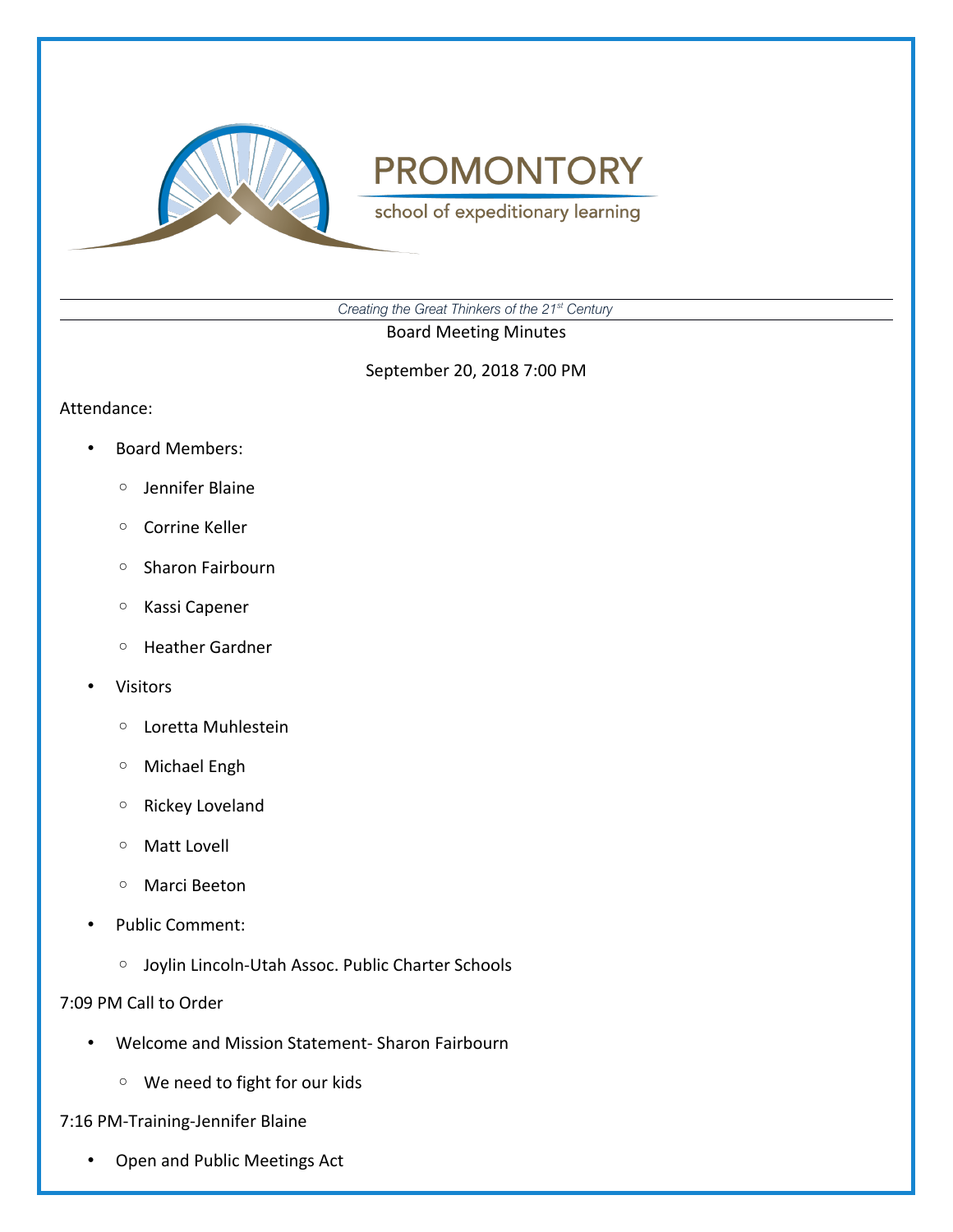

school of expeditionary learning

*Creating the Great Thinkers of the 21st Century*

- What a public meeting is
- Always need a majority quorum
- No board talk outside board meetings
- Public meetings must be posted in two public places 24 hrs in advance
- Minutes
- Executive meeting should be called: Closed Meeting
- $\circ$

### 7:25 PM- Minutes

• **ACTION:** Kassi motions to approve the August 23, 2018 board meeting minutes. Heather seconds the motion. Passes unanimously.

7:27 PM- Public Comment

- Joylin Lincoln
	- Training available for Special Education
	- Three ways charter schools get in trouble
		- SPED
		- Open public meetings
		- Procurement
	- Training; Build an Everlasting Board Culture

 $\circ$ 

7:30 PM-Business Items

- Annual Open Meeting Act Training/Review
- Fall Board Retreat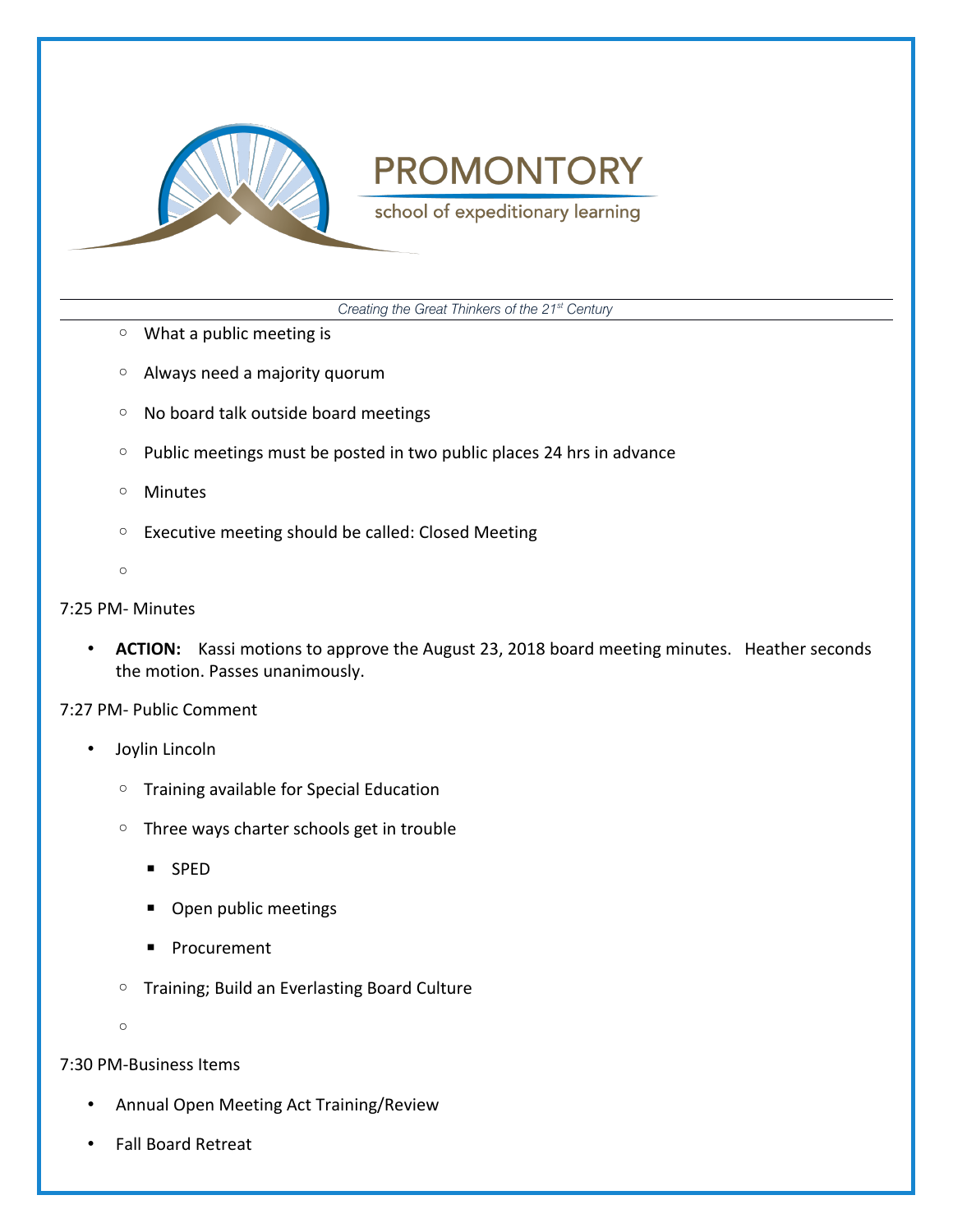

school of expeditionary learning

*Creating the Great Thinkers of the 21st Century*

- Please be prepared for fall retreat: need to revolve the vision for Promontory
	- Leaders of Their Own Learning
	- Core Practices Book
	- One World Schoolhouse
	- Management in the Active Classroom
- Possible reschedule of Board Retreat to November 2 (Instead of October 5)
	- $\blacksquare$  8:30 AM 12:00 PM
	- Lunch provided
- State Superintendent Visit
	- 11:10 AM lunch at the Bee Bear Bistro Tuesday September 25-Board Members welcome
	- Invited to a tour at our school at 2:00 PM

#### 7:38 PM- Finance

- Budget Review- Matt
	- We will be voting on school land trust at October Board Meeting
	- K-3 is Early Literacy Plan
	- Regional Finance Training- October 11 @ Promontory at 5:00-8:00 PM

### 7:53 PM Action Items

- Policies- added abusive conduct in policy
	- Jamie educates teachers yearly and students are educated in classrooms
	- **ACTION:** Kassi motions to approve the updated bulling and hazing policy. Heather seconds the motion. Passes unanimously.
- POP Fundraisers-Moved to next month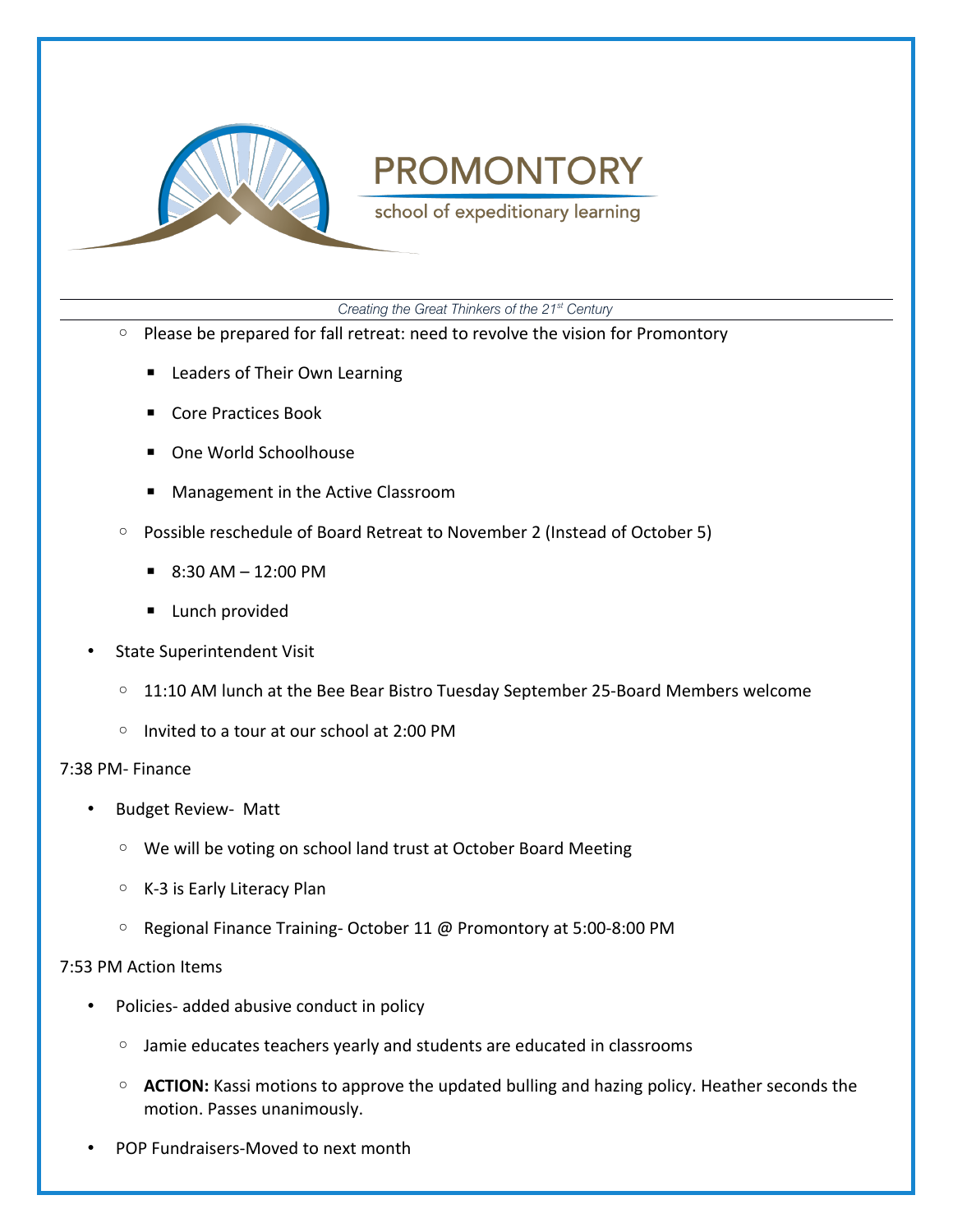

school of expeditionary learning

*Creating the Great Thinkers of the 21st Century*

- K-3 Reading Plan (Early Literacy)
	- **ACTION:** Sharon motions to approve the K-3 Early Literacy plan. Heather seconds the motion. Passes unanimously.
- •

8:04 PM- Director Report

- **Staffing Update** 
	- Megan-New SPED aide (After Amber Edelman left for a great opportunity) Fully staffed
- Enrollment- Current
	- We are down to 448. I don't have a great idea why. I am not yet sure what to do about enrollment. This is the number of withdrawn students since the  $10<sup>th</sup>$  day of school (I think) when the state starts recording. Since early July, the number is more like 20 students who decide not return, or not to come after accepting a new seat.
	- Total: 448
- Achievement:
	- See the video about data gateway. I could film it, but not edit it, so sorry if it's rough.
- SAGE:
	- (Graph)
- Professional Development
	- Mountain Region Leadership- where Danielle and I are right now
- Coming Up:
	- October 23 & 24
	- PD on using data with students (How to use *mastery connect* evidence and other data in data inquiry team meetings)
	- Or data inquiry process